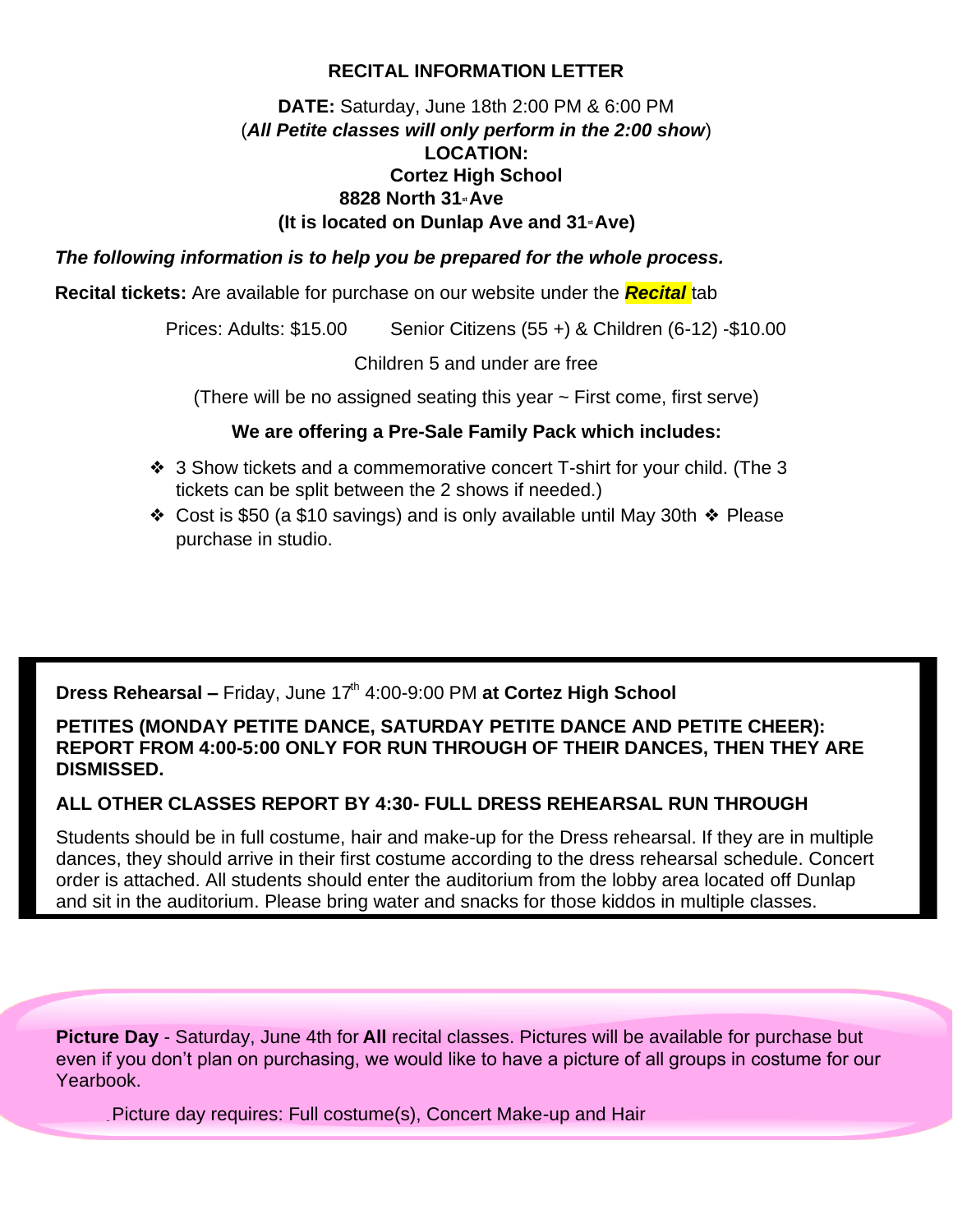Commemorative Concert T-shirt is **REQUIRED** for all performers and will be worn for our final bow. Cost of the shirt is \$15. All accounts will be charged for the concert shirt by May 15th unless you have purchased the Pre-sale family pack.

# *SHOW DAY:*

## *Backstage set up for students in multiple dances:*

Students who have **more than 1 dance/1 costume** should bring either a beach towel or small blanket and a cheap laundry basket. Backstage Moms & Wight Noise Staff will be on hand to help show the students how to lay out their costumes on their own personal towel/blanket in concert order. This will help to ensure a smooth run for each child, having their costume pieces organized in their own space and on their own towel/blanket. Once the child is done with a dance, they will place that costume in their laundry basket so not to get it confused with other items. Please impress upon your child that they should not remove or altar items on any other towel/blanket.



*EXAMPLE*

**Hair style changes**: If your child has a hair change in the first half, Backstage Moms & staff will help with this.

**Cheer (Petite, Mini & Junior)** Hair is High Ponytail

**Statik** : Down

**All other classes:** Low bun, slicked back (no bangs or loose pieces), neat and clean

**Make-up:** All performers should wear stage make-up to enhance their facial features. See below for examples.





Petites **Petites** Minis, Juniors **Performance groups**